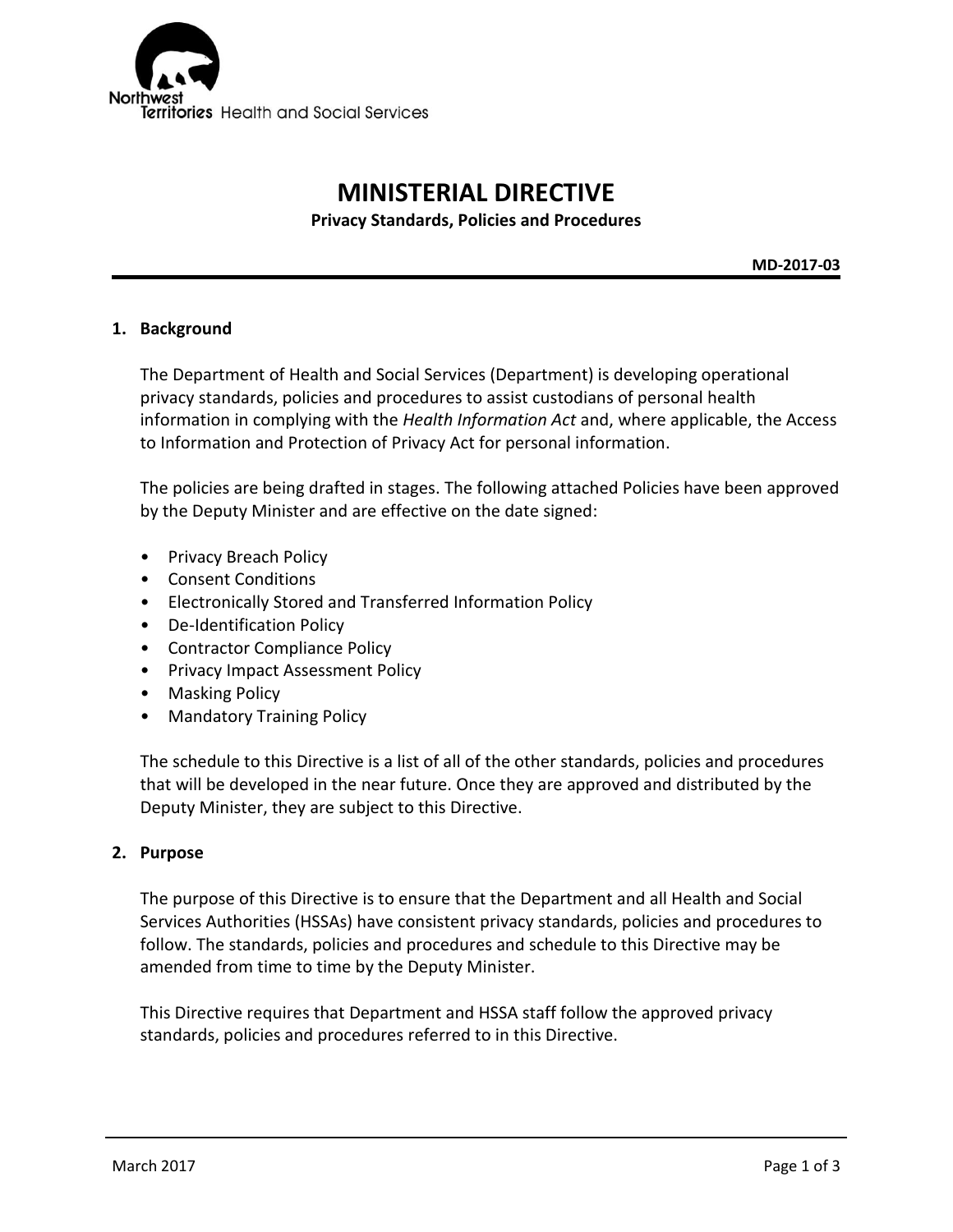

# **MINISTERIAL DIRECTIVE**

**Privacy Standards, Policies and Procedures**

**MD-2017-03**

### **3. Definitions**

Health and Social Services Authorities refers to the Northwest Territories Health and Social Services Authority and Boards of Management under the *Hospital Insurance and Health and Social Services Administration Act*.

#### **4. Exceptions and Restrictions**

None.

### **5. Amendment**

This Directive may be amended in writing by the Minister from time to time.

### **6. Effective Date**

This Directive comes into effect on the date of signing.

<original signed by> May 8, 2017 Glen Abernethy Date Minister of Health and Social Services